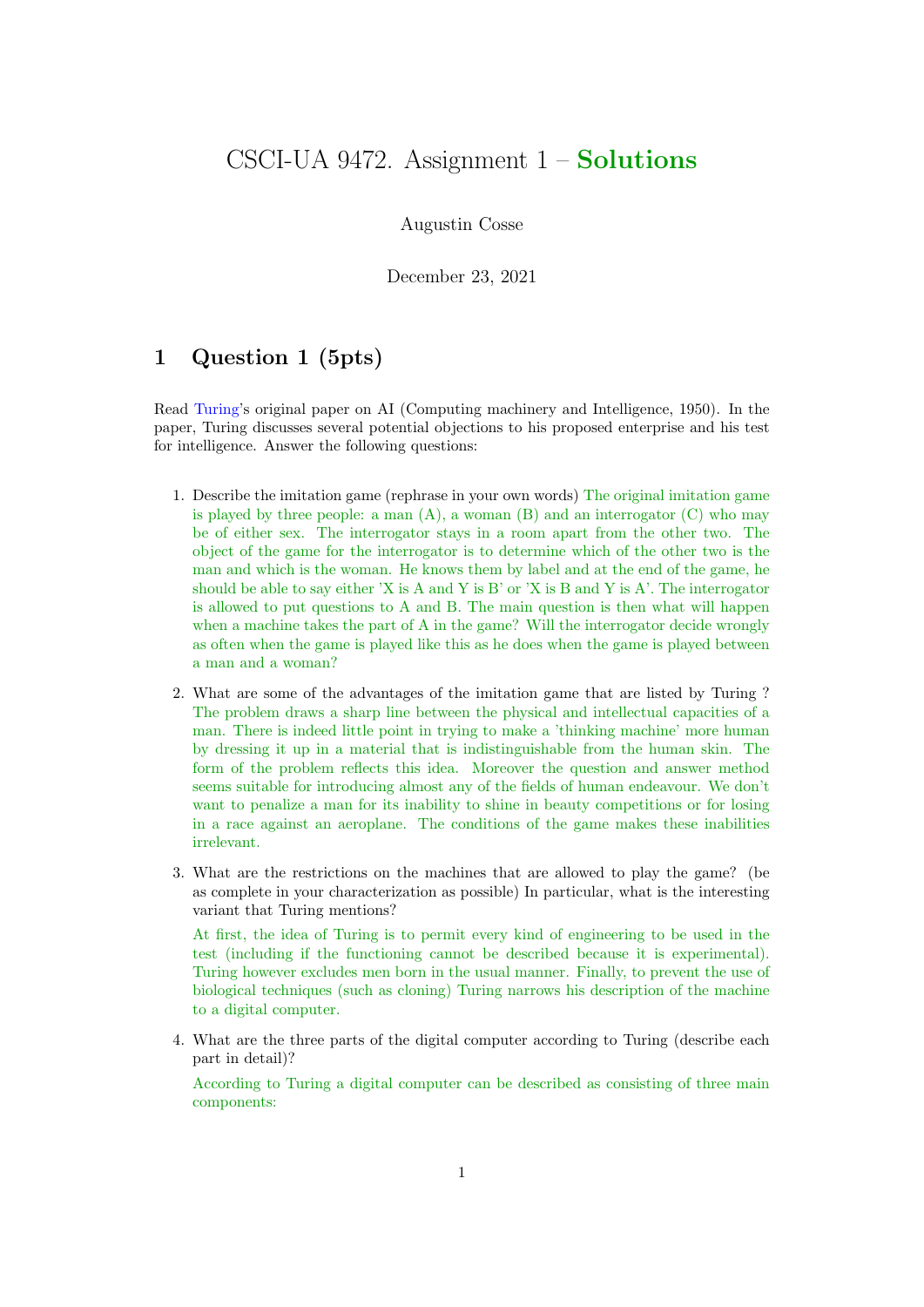- The storage unit (which stores the information and corresponds to the human computer's paper or his memory, since he does part of the calculations in his head)
- The execution unit (which is the part that carries out the various individual operations involved in the calculation)
- The control unit (whose objective is to make sure that the instructions contained in the storage unit are obeyed correctly and in the right order.)
- 5. What was the problem with Babbage analytical engine ?

The machine was never completed. Although Babbage had the ideas, the machine at the time, was not a very attractive prospect. Part of the reason for this being that the speed which would have been available at the time (although faster than a human computer, would have been 10 times slower than the Manchester machine (itself one of the slower of the modern machines)). Moreover the storage was entirely mechanical, using wheel and cards.

6. What is, according to Turing, a difference between the discrete state machine and Laplace's description of the universe?

Unlike in the Universe, where a small error in the initial conditions can have an overwhelming effect at a later time, Turing considers as a property of the discrete state machines that such a phenomenon does not occur. I.e reasonably accurate knowledge of the state at one moment yields reasonably accurate knowledge any number of steps later.

7. What does Turing mean by a universal machine?

By universal machines, Turing means the property that digital computers can mimic any discrete state machine

8. Turing suggests replacing the original question "Can machines think" by a more precise formulation ? What is this refined formulation?

Are there imaginable digital computers which would do well in the imitation game?

9. List and provide a short (no more than a couple of lines) summary of the objections that Turing addresses and what are his refutations (2/3 lines summary). In particular, what does Gödel's theorem states ? and what is the answer of Turing to the objection saying that machines cannot make mistakes?

Among the objections that Turing considers, we can mention

- The Theological Objection. This first argument considers thinking to be related to the soul. To counter that argument, Turing indicates that there is no reason that a soul should not be conferred to an animal and hence, by extension to a machine. Turing also cites the example of Galileo against whom where used texts such as "And the sun stood still.. and hasted not to go down about a whole day", ... As additional argument against this objection, Turing highlight the lack of a common definition for the concept of soul across religions. In summary Turing takes the view that if there is any soul, it is conferred by God for reasons that He is the only one to know, so that no one could pretend whether or not a machine could be conferred such a soul at any point in the future.
- The Heads in the Sand Objection. This second argument is a safety argument which considers that designing thinking machines would be dreadful.
- The Mathematical Objection. This objection relies on mathematical logic to show that there are limitations to the power of discrete state machines. As an example, Turing cites Gödel's theorem which shows that in any sufficiently powerful logical system, one can formulate statements that can neither be proved nor disproved within the system, unless the system itself is inconsistent.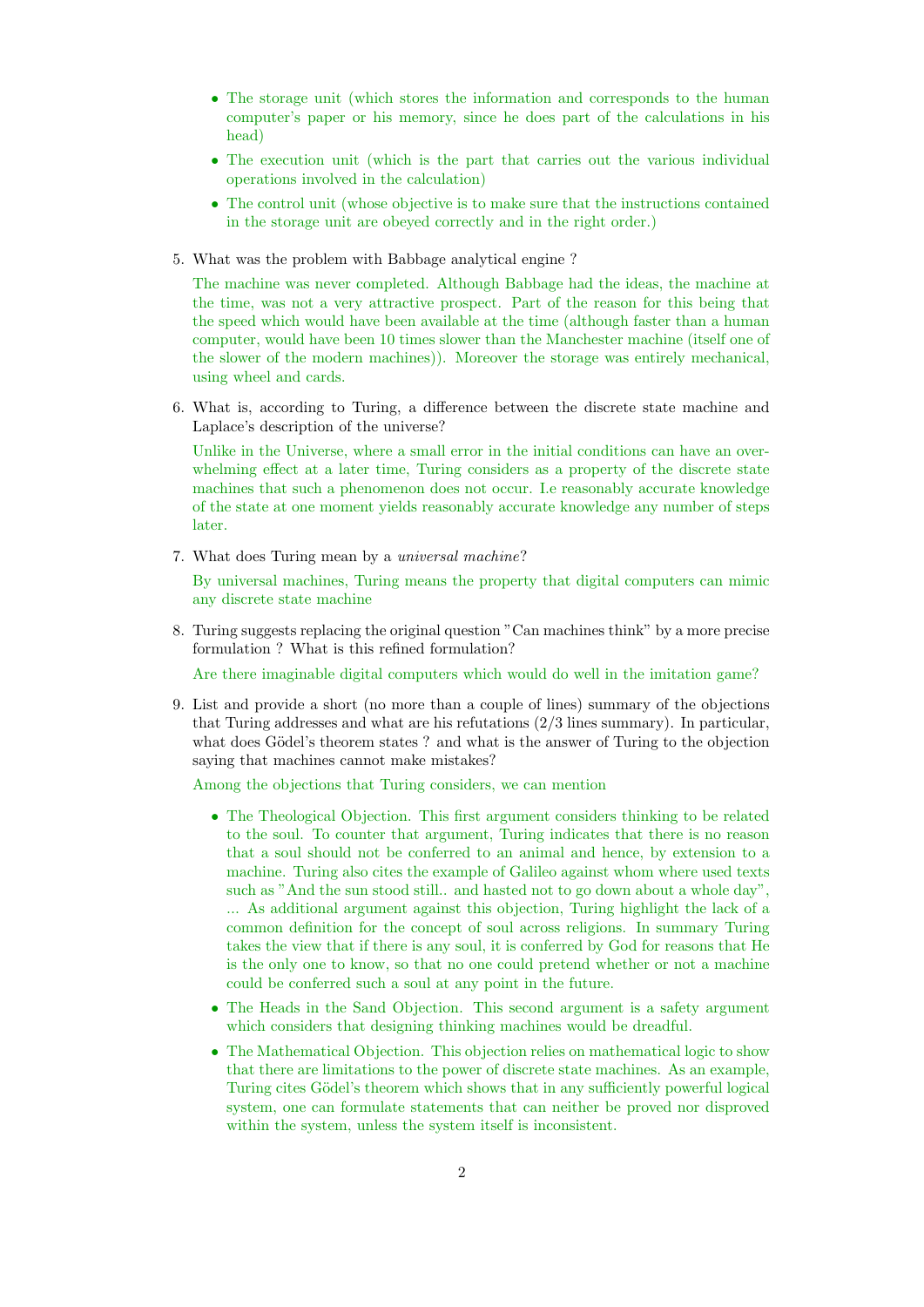- The Argument from Consciousness (which can be found in Professor Jefferson' Lister Oration) relies on the idea that sentiments are out of reach to digital computers. Turing discards it by saying that the only way to satisfy this objection and quantify the sentiments of the machine would be to be the machine itself.
- 10. How does Turing connect artificial intelligence to sub-critical and super-critical piles?

Turing takes the example of subcritical and supercritical piles to counter Lady Lovelace's objection which states that a machine can only do what we tell it to do. In an atomic pile of less than critical size, an neutron entering the pile will cause a disturbance that will eventually fade away. If the size of the pile is sufficiently increased however, the disturbance caused by the incomming neutron will go on and on increasing until the whole pile is destroyed. Turing uses this example to show that just as while most of the ideas that occur in the human mind are subcritical and only some of them can be labeled as super-critical, there does not seem to be any reason why a machine could not at some point be made supercritical.

11. What is the opinion of Turing regarding rewards and punishments in the design of intelligent programs?

An important feature of a learning machine is that its teacher will often be very largely ignorant of quite what is going on inside. This is in clear contrast with normal procedure when using a machine to do computations: one's object is then to have a clear mental picture of the state of the machine at each moment in the computation

12. Can you think of new objections (aside from those mentioned by Turing) arising from developments since he wrote the paper? This last question is clearly an open question. However, we could mention the ecological cost or computational cost of current model and the limited amount of natural resources on earth. Another one is the amount of time needed to train current models. We can also mention the multifaceted nature of intelligence (logical reasoning vs learning vs exploring) and the lack of a proper formalism describing all the facets.

## 2 Question 2 (5pts)

Read Searle's refutation of strong AI (The Behavioral and Brain Sciences, 1980). In the paper, Searle introduces his famous Chinese room Gedankenexperiment. Answer the following questions:

1. How does Searle define strong and weak AI?

Searle calls strong AI, the school of thought according to which the computer is not merely a tool in the study of the mind but is instead a mind in itself in the sense that given the right program, it can literally be said to understand and have other cognitive states. Searle calls weak AI, the school of though according to which the "only" value of the computer in the study of the mind is thjat it gives us a very powerful tool.

2. What does Searle mean by intentionality?

By intentionality Searle means the ability to understand the processes or manipulations through which the machine goes.

3. What is the main thesis of Searle? The main idea of Searle is that only very special kinds of machines, namely the brains and machines with internal causal powers equivalent to the brains can think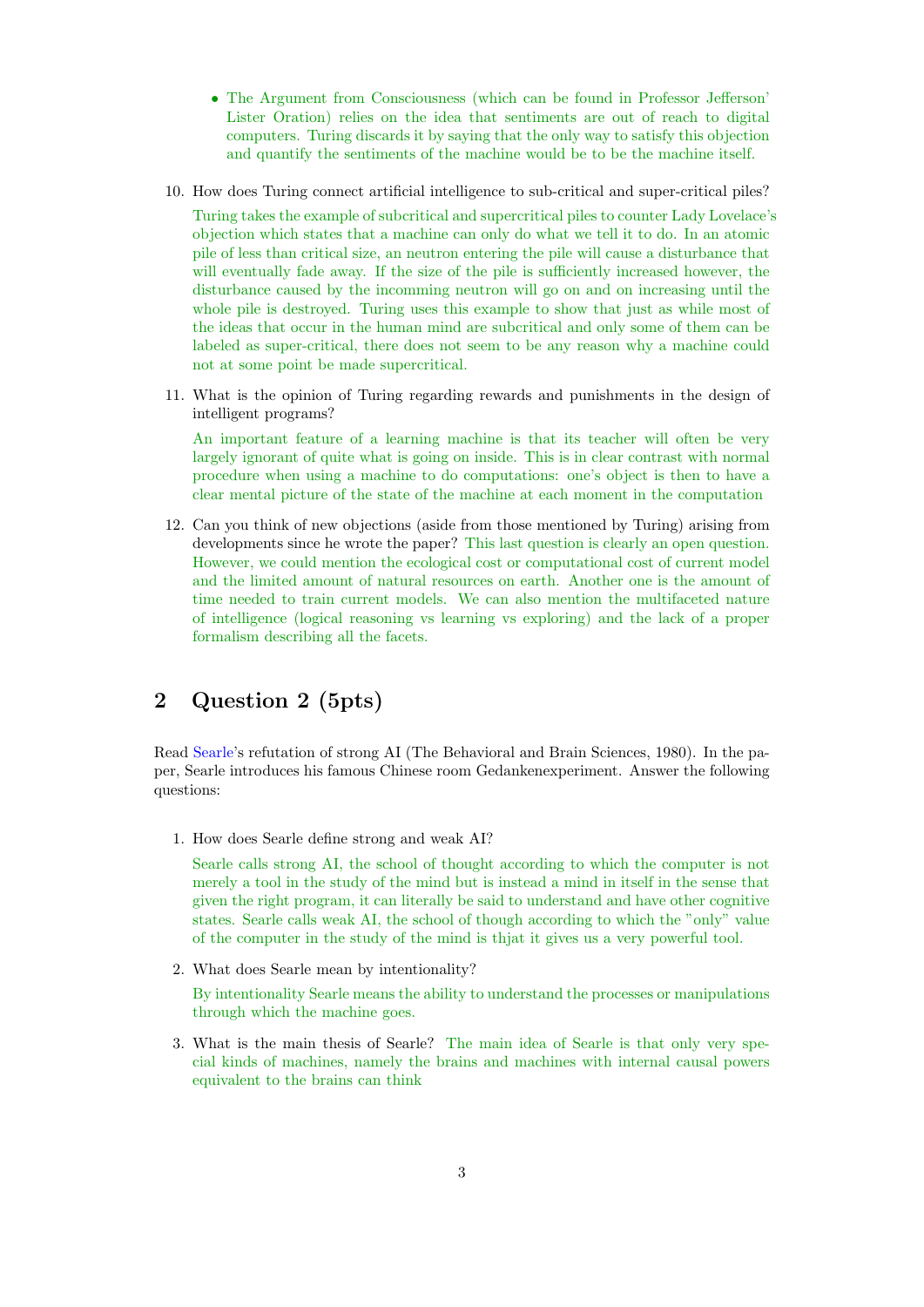4. How would you describe Searle gedankenexperiment ? (rephrase in your own words) In particular, how does Searle use his gedankenexperiment to refute the strong AI view on Shank's program?

Searle considers the example of someone locked in a room and who would be given a large batch of Chinese writing. Furthermore, the person is assumed to know no Chinese and is unable to recognise Chinese writing. Together with the first batch of writing, the person locked in the room is given a second batch of Chinese script together with a set of rules for connecting the second batch to the first batch. The rules are, as for themselves, written in English so that the person can understand identify the symbols by their shapes. The person is finally given a third batch of Chinese symbols together with an additional set of instructions, again written in English, which makes it possible to correlate the elements from the third batch with those from the first and second batches.

The first batch could be compared to a script, the second to a story and third corresponds to questions.

In this framework the symbols that the person locked in the room outputs (without understanding them) are considered as the answers.

Searle further considers that the candidate locked in the room receives the stories in plain English.

If we assume that the employee in the room becomes better and better at manipulating the (english) instructions on the (chinese) symbols, nobody just looking at the answers of this employee could tell that he does not speak a word of chinese, while the employee is in fact manipulating uninterpreted formal symbols.

5. What 1963 paper does Searle cite as an example of an erroneous attribution of intentionality to a program?

The Newell and Simon paper which, according to Searle, considers that computer cognition is exactly the same as human being cognition.

6. What is the Berkeley reply to Searle's argument? and what is Searle refutation of this reply? What is your opinion on this first reply?

The Berkeley replies consists in considering the system as a whole (including not only the individual in the room but also the three batch). In that sense one can consider that the system does understand the task.

As his refutation Searle suggests to incorporate the whole system within the individual (assuming the individual can memorize the batches of symbols along with the set of rules written in English). According to Searle, the result is the same

7. At some point in the paper, Searle mentions that the two systems (Chinese and English) can be considered to pass the Turing test while the first system exhibits a clear understanding of the language and the second exhibits no understanding at all. What, in your opinion is a danger with such a statement? (hint: you can check the work of Hector J Levesque and the paper "Is it enough to get the behavior right?")

One difficulty with Searle considering that his experiment is a refutation of Turing's imitation game lies in the memorization of the books that enable the employee to understand chinese. As indicated by Levesque, memorizing a full book would be equivalent to knowing perfect chinese.

8. To provide an additional refutation of strong AI, Searle mentions other organs as information processing subsystems. What point is he trying to make?

Searle's mention of biological subsystems arises in his refutation of the Berkeley system's reply. According to Searle we cannot assume, simply on the basis that a subsystem processes inputs by means of a program to produce given outputs, that there is cognition in the program. If this idea was true, at a certain level of description, a stomach could be considered to do information processing.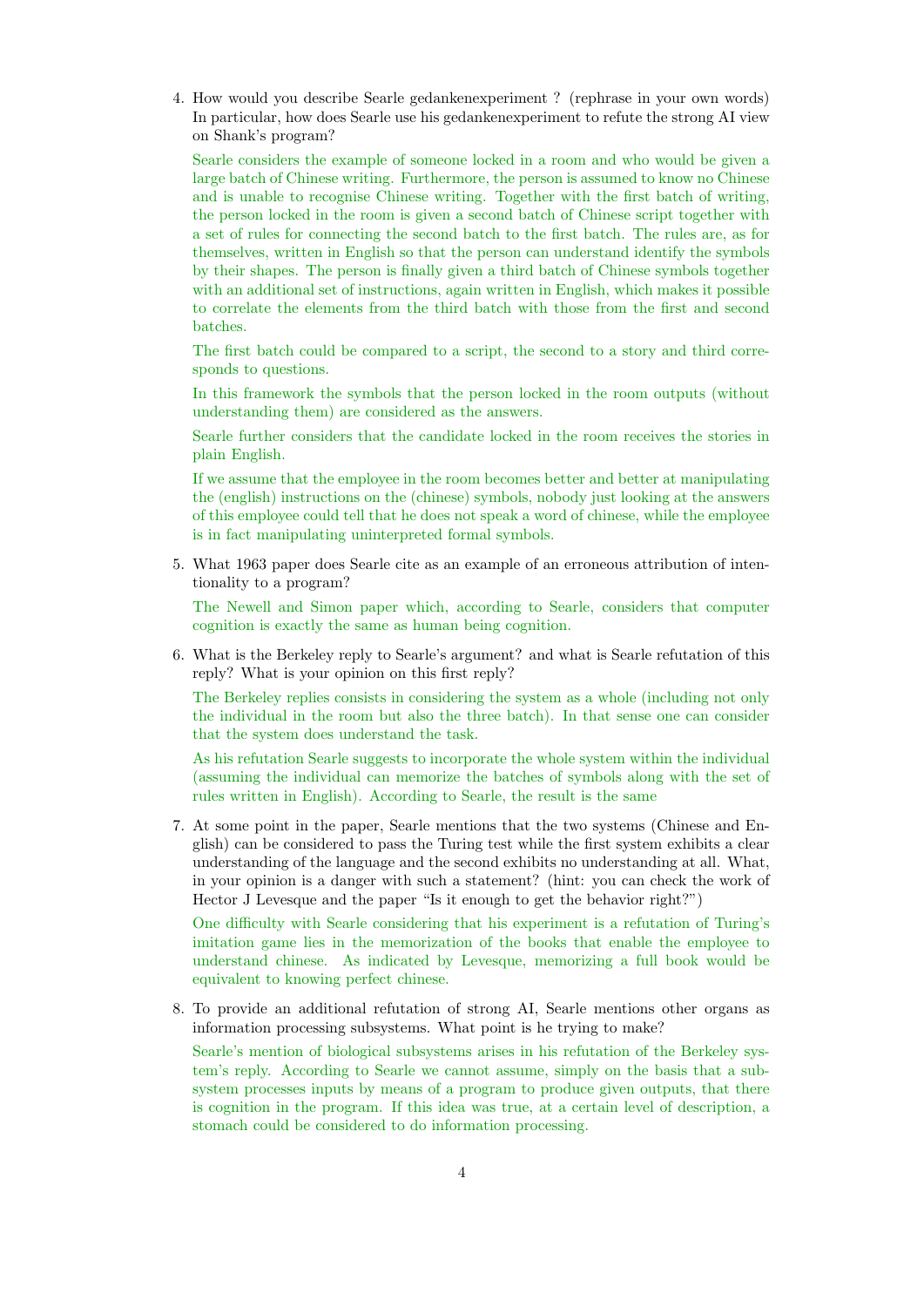9. What is, according to Searle, a distinction that strong AI should be able to make? (Searle in particular provides a citation from McCarthy. What is the citation?)

McCarthy is quoted by Searle to have said that "Machines as simple as thermostats can be said to have beliefs, and having belief seems to be a chracteristic of most machines capable of problem solving performances". The quotation is given by Searle to insist on the fact that according to him, for strong AI to become a branch of psychology, it should be able to make a proper distinction between subsystems that are genuinely mental from those that are not.

10. What is the Yale reply? and the corresponding refutation from Searle?

The Yale reply considers the design of a program that would focus on replicating a human being instead of succeeding at the imitation game. I.e, the reply considers a program that would be combined with a robot, as well as a camera attached to its head so that it can replicate human vision, arms and legs so that it could act and walk. The idea of the Yale reply is that in this framework, the robot could be considered to exhibit some form of understanding.

Searle's reply consists in saying that the addition of perception and/or motor capacities adds nothing regarding the presence of any understanding. Searle even suggests replacing the central program (i.e. located in the robot's head) to be replaced by a Chinese room, hence showing that the given exhibits no more understanding than the employee locked in the room.

11. What is the Brain simulator reply? and what is Searle's corresponding refutation (in particular what is the water pipe example)?

The brain simulator reply is one of the most interesting replies. Although not rely a refutation of Searle's chinese room experiment (it only provides an example of a program that could be said to have consciousness instead of showing that every program passing the Turing test can be considered to have consciousness), it is one of the few replies that can be considered to really highlight the transition between human cognition and artificial intelligence.

The reply focuses on the simulation of the neural processes occuring in the brain. If we can write a program that simulates the sequence of neurons firing at the synapses in the brain of a native Chinese speaker, in this case, we would have to say that

12. According to Searle, what is the problem with the combined reply? (as part of his refutation, in particular, Searle mentions animal consciousness. What is he trying to demonstrate?)

According to Searle, the only proof that the combined reply gives is that if a sustem gets sufficiently close in its design to a human being, then in all likelihood we can assume that there is a point at which it will be correct to assume that it exhibits consciousness. However Searle insists on the fact that this is not what strong AI posits. Searle makes the distinction between mimicking every aspect of human consciousness and assuming that a formal program can achieve consciousness.

Searle compares the case of a robot, whose main and only component would be a formal program that could be replaced by the employee locked, then insisting on the fact that in this case, the employee, although receiving all the inputs to the robot and producing all the outputs, has no idea what the robot is doing. Searle compares this framework to the intentionality that is assumed to be present in apes or other animals, indicating that the reason one can consider the latter to exhibit intentionality is because they are "made up of similar stuff to ourselves"

13. The other mind reply from Yale provides an answer to the question "How does one know that other people understand a particular language?" What does Searle consider to be essential processes coming on top of the computational processes (over formally defined elements) that make the difference between intentionality and the lack of it?

Cognitive states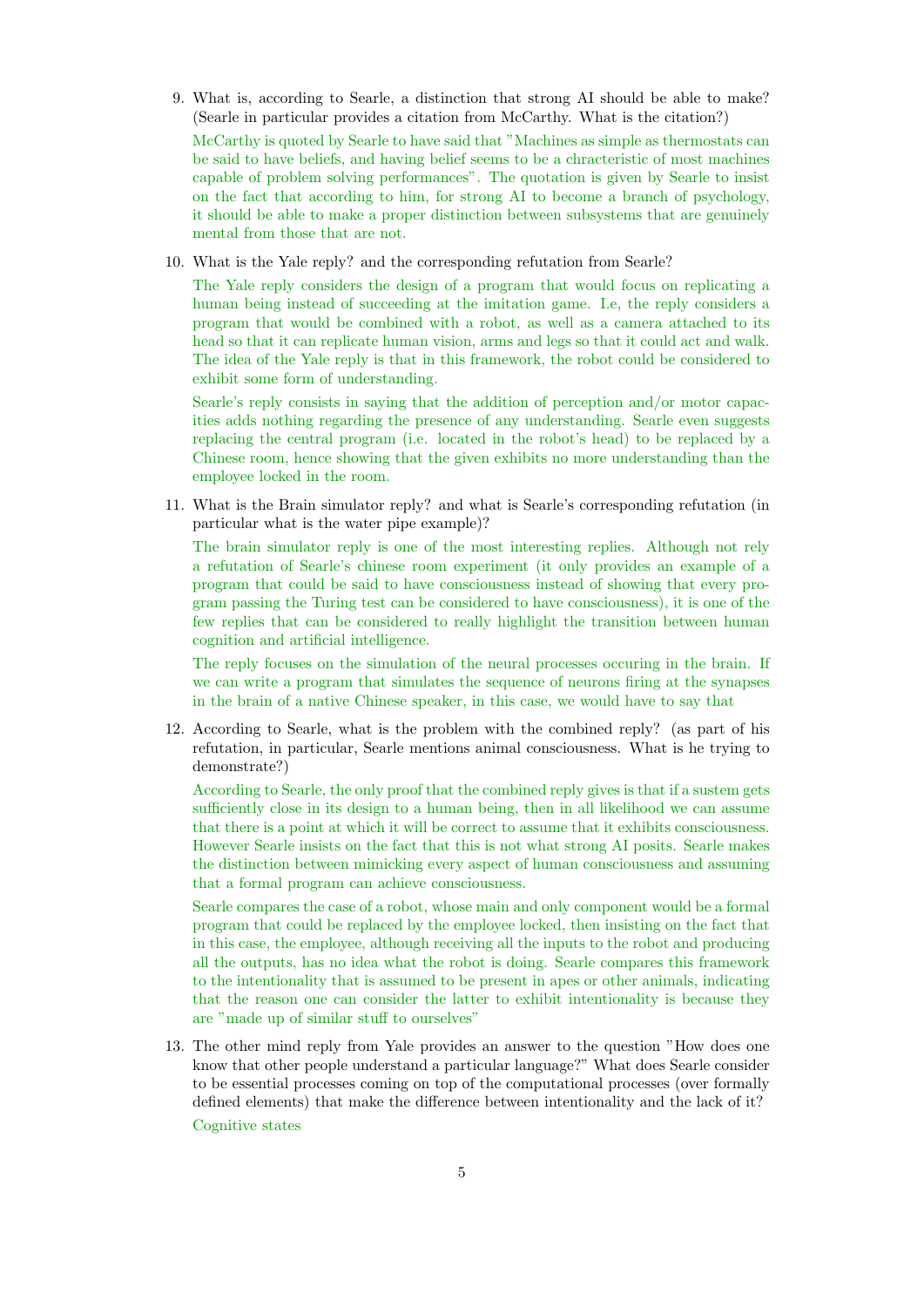14. Towards the end, Searle compares the brain and the mind in term of information processing. What is his conclusion?

For Searle, the distinction between the program and the realization is the same as the distinction between the level of mental operations and the level of brain operations. the analogy seems to suggest that if we could describe the level of mental operations as a program, then we could describe what is essential about the mind without doing introspective psychology of the brain. There are however, according to Searle, 3 points at which the equation "mind is to brain as program is to hardware".

- We need to keep in mind the distinction between a program and its realization. A same program can have all sorts of crazy realization that do not exhibit any intentionality.
- While the program is formal, the intentional states are not.
- Mental states and events are literally a product of the operations in the brain, but the program is not a product of the computer.
- 15. What is behaviorism? What is functionalism?

In this case, what is meant by *Behaviorism* is that AI practitioners tend to think that if you can build a machine that behaves intelligently, then it really is intelligent.

Functionalism holds that a mental state is what a mental state does – the causal (or "functional") role that the state plays determines what state it is. In Functionalism, what matters is again what the mind does, hence the program.

16. Quite surprisingly Searle connects strong AI and dualism. How does he justify this connection? and why is it at odds with the traditional view on strong AI?

According to Searle, Strong AI implies that when considering the mind, since the mind is viewed as a pure program, the support, hence the brain does not matter. This is at odd with the traditional definition of strong AI as strong AI considers that the mind is a direct extension of the processes that are generated at the level of the brain.

#### 3 Question 3 (5pts)

Read Christine Kenneally's paper Mind Machines from The New Yorker and provide a complete answer to the following questions:

- 1. What is the name and university of the philosopher who gets interested in the case of Legget? Frederic Gilbert was a philosopher at the University of Tasmania
- 2. What are the research interests of this philosopher? (Try to be as exhaustive as possible)

Gilbert did his PhD on free will. While hanging out with scientists working in genetics, he got interested in studying determinism in a scientific way (in particular following a biological approach)

3. To what extent was the device NeuroVista able to help Legget with her medical condition?

The device from NeuroVista sent an alert each time she was about to have a seizure.

4. What were the main steps of the operation needed to implant the device and what problem initially took place during the first few days after the implant? Leggett had a small hole drilled in her skull inside which the surgeon slid a cross shaped silicone strip which was laid across the surface of her brain. Initialy the recordings recovered by the NeuroVista device because the brain was simply reacting